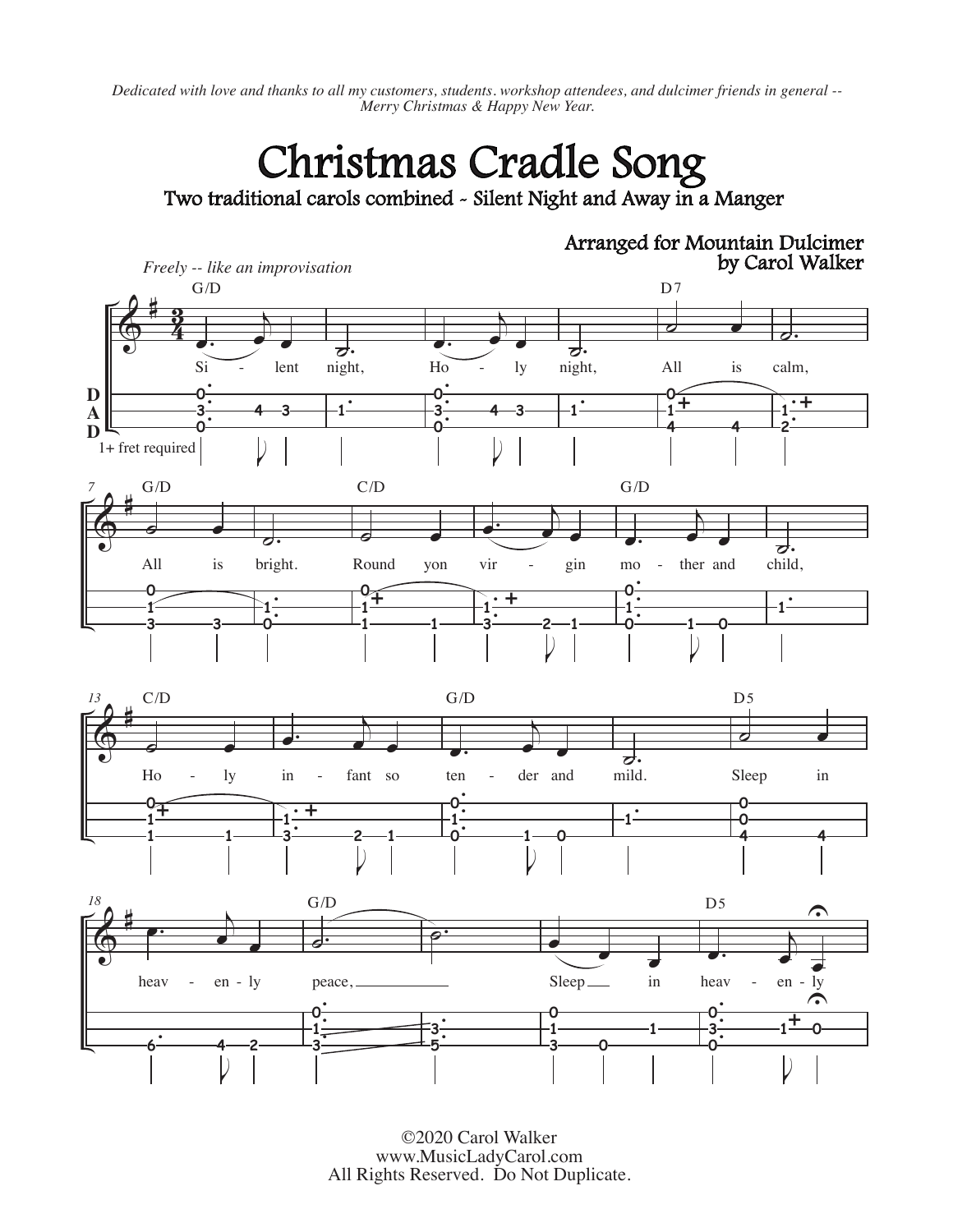The Christmas Cradle - p. 2



www.MusicLadyCarol.com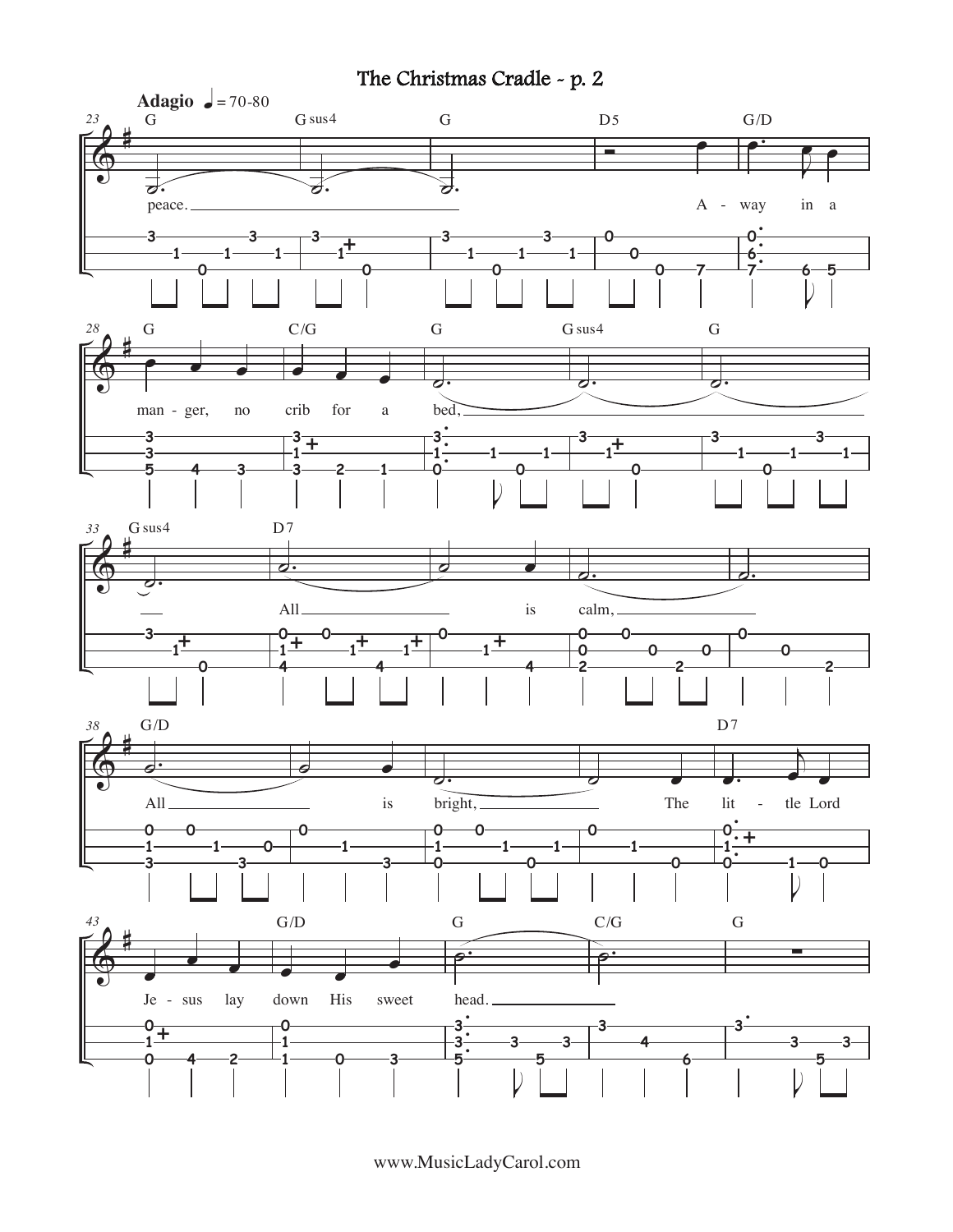The Christmas Cradle - p. 3



www.MusicLadyCarol.com